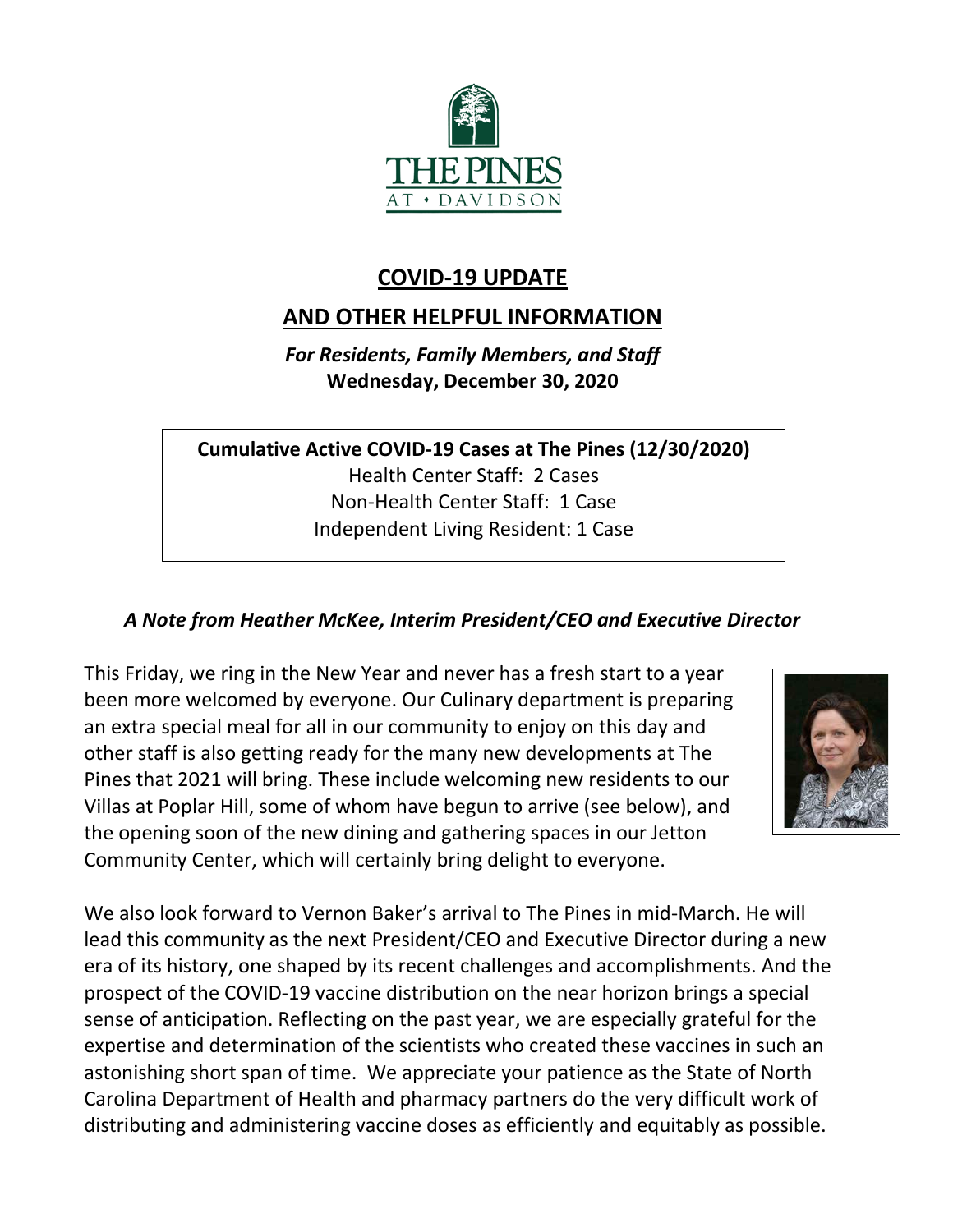And we also thank the health care community, which continues to meet bravely the needs of the many individuals still battling this threatening virus. We can look forward to a brighter 2021 while remaining both vigilantly careful in the short term and proud of how much we have achieved together thus far – including a renewed faith in our adaptability, creativity, and caring spirit for each other.

## **ADDITIONAL CONTRIBUTIONS AND INFORMATION**

#### **Schramm Health Center Window Visits**

As required by the NC Department of Health and Human Services guidelines, The Pines has needed to curtail routine indoor Health Center (HC) visits due to the recent HC COVID-19 cases. Non-routine indoor visits are permitted for HC residents if there is a special care need, such as loss of appetite due to isolation or a near-term end of life situation, documented by a doctor's order.

We know that family and friends are eager to see loved ones residing in Nursing, Memory Care, and Assisted Living. During this time of curtailed routine indoor visitations, The Pines will be making available routine window visits for Health Center residents and their family/friends with a start date early next week. Appointments for such visits will be required to accommodate staffing and parking needs. Doors and windows will need to remain closed during the window visits to reduce COVID-19 exposure risk.

These Health Center routine window visits will take place in two locations:

• Nursing and Purcell wing residents and their family/friends could arrange, by appointment, a routine window visit at the new breezeway corridor that connects the original Nursing Wing with the new Nursing Wing. The resident would be inside with a staff member available to assist, while the family/friend would be outside this windowed corridor. Staff will make accommodations to enable individuals to hear conversations through the glass, such as two-way intercoms.



• Similarly, Assisted Living (AL) residents can arrange, by appointment, to meet with family/friends by the glass door at the end of the AL wing near the ramp adjacent to Mulberry Court. Here too, staff will make accommodations to enable individuals to hear conversations through the glass, such as two-way intercoms.

Please contact the HC Activities staff at ext. 1499 to arrange for a Health Center window visit. If there are no additional COVID-19 cases in our Health Center, routine indoor visitations can resume on January  $7<sup>th</sup>$ . IL residents can continue outdoor visitation in designated areas by the front entrance.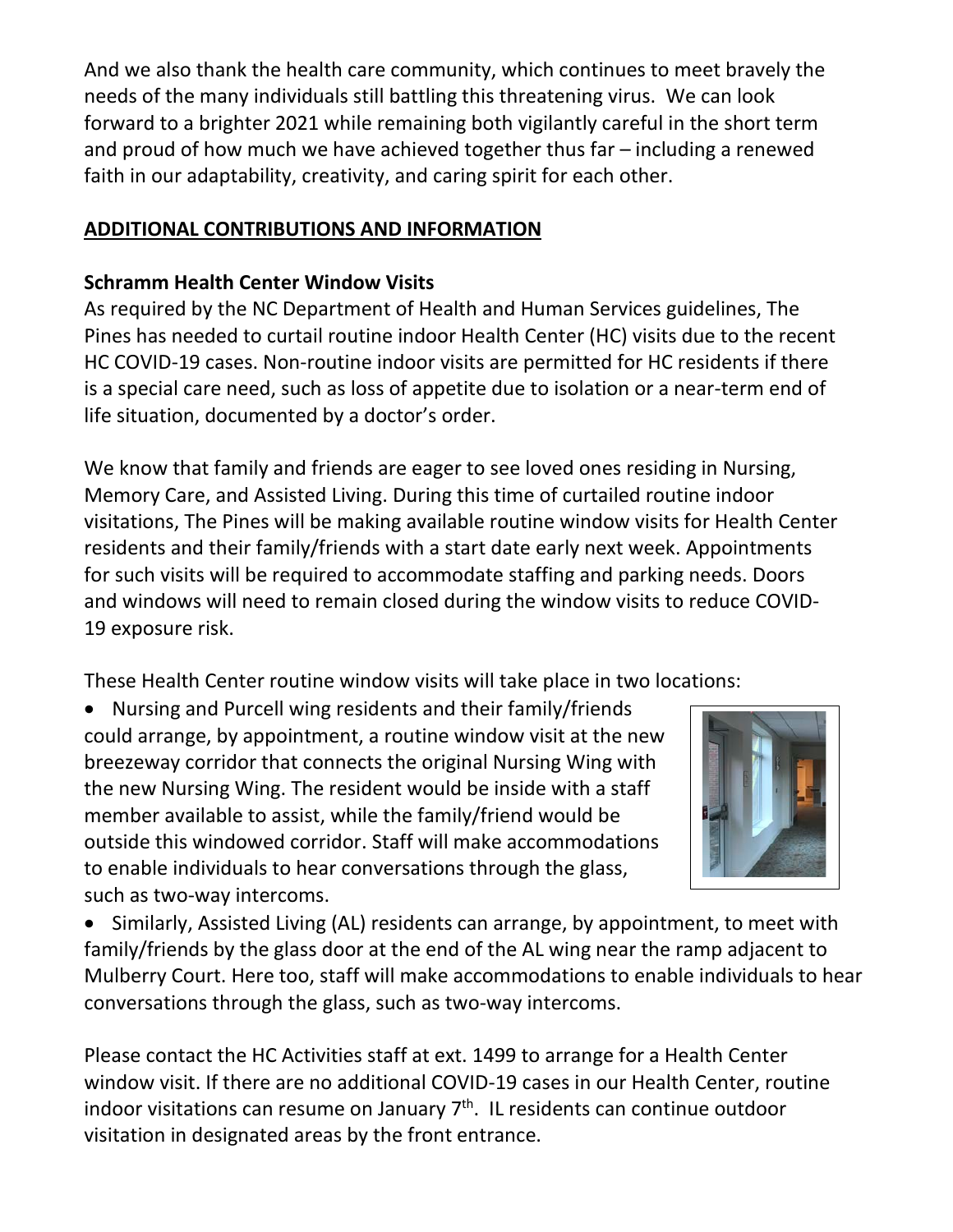## **Parade Photo Montage**

We are so grateful to Rick Dynesius, a future resident of the Villas at Poplar Hill, for arranging this lovely musical montage, using photos taken by Jane Campbell and shared in [NewsofDavidson,](https://newsofdavidson.org/) a neighborhood news site. The melody Rick used, Carol of the Bells, is based on a Ukrainian song that celebrates the New Year - so most appropriate for this video.



We know that residents and staff look forward to many more days of joyful celebration together in the year ahead. Please press this link to watch (be sure to click on the little white arrow on the top left corner of the first photo to begin the video): [Parade Photo Set to Music](https://photos.app.goo.gl/cYZ2FPye7ERhKmFN9)

## **Poplar Hill Residents Begin To Arrive**

You may have seen some moving trucks arriving to Poplar Hill Villa #2, where several residents have begun to move in. Dick and Betsy Brigden (pictured below, left) were the first to arrive last Sunday. Howard and Willa Godfrey (center photo below) moved in on Monday, and George Lear (photo below on right) arrived on Tuesday. Carol Martin as well as Tom and Susan Ross will be moving in this week as well. A warm welcome to all!







## **Beautiful Reunions**

George Gable, president of the Pines' Nature Organization, shares this lovely video of a man who rescues a stork, and a larger story unfolds. Please click here to watch: **[Stork](https://youtu.be/Y9rs14vklsE)**